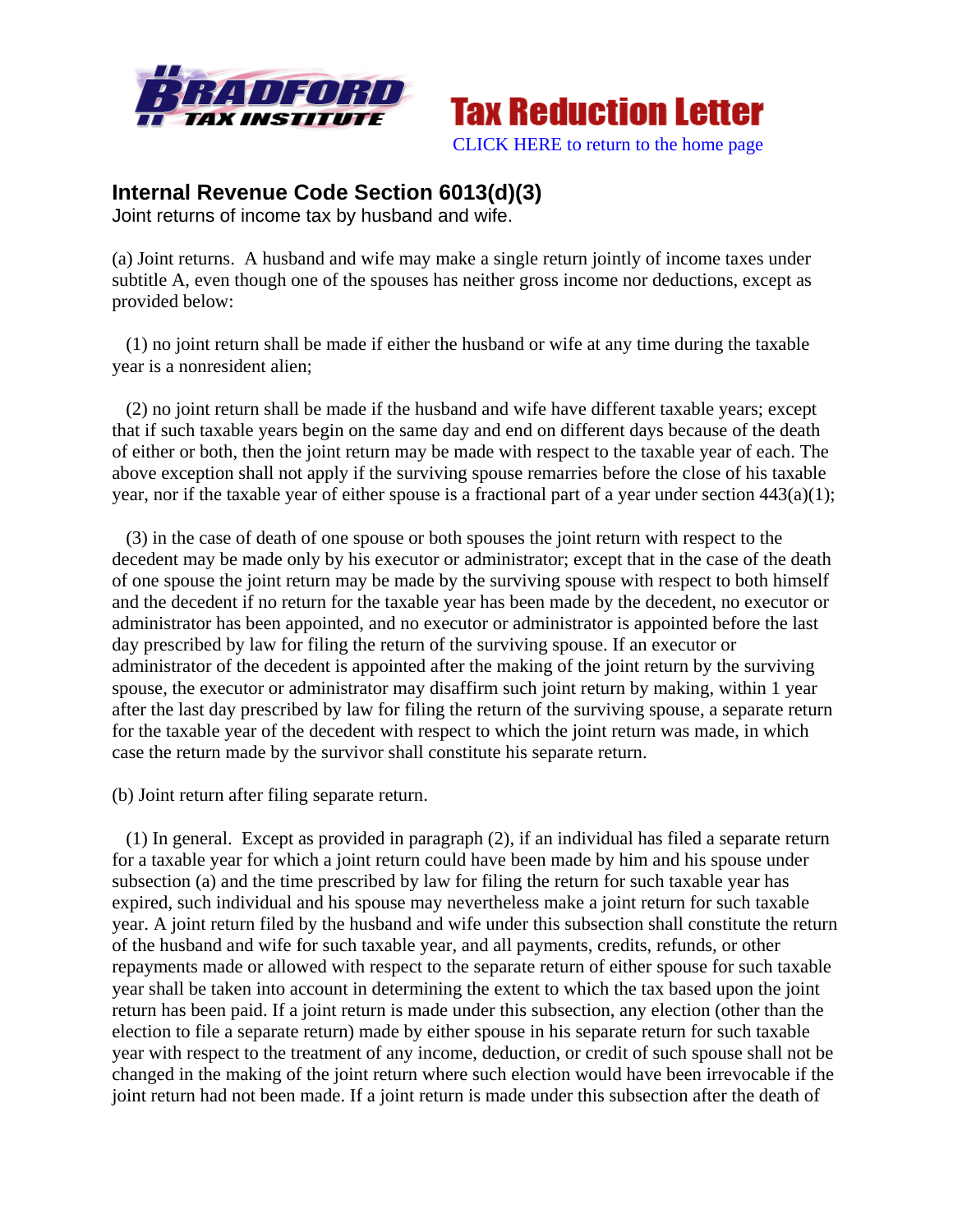either spouse, such return with respect to the decedent can be made only by his executor or administrator.

 (2) Limitations for making of election. The election provided for in paragraph (1) may not be made—

 (A) after the expiration of 3 years from the last date prescribed by law for filing the return for such taxable year (determined without regard to any extension of time granted to either spouse); or

 (B) after there has been mailed to either spouse, with respect to such taxable year, a notice of deficiency under section 6212, if the spouse, as to such notice, files a petition with the Tax Court within the time prescribed in section 6213; or

 (C) after either spouse has commenced a suit in any court for the recovery of any part of the tax for such taxable year; or

 (D) after either spouse has entered into a closing agreement under section 7121 with respect to such taxable year, or after any civil or criminal case arising against either spouse with respect to such taxable year has been compromised under section 7122.

(3) When return deemed filed.

 (A) Assessment and collection. For purposes of section 6501 (relating to periods of limitations on assessment and collection), and for purposes of section 6651 (relating to delinquent returns), a joint return made under this subsection shall be deemed to have been filed—

 (i) Where both spouses filed separate returns prior to making the joint return--on the date the last separate return was filed (but not earlier than the last date prescribed by law for filing the return of either spouse);

 (ii) Where only one spouse filed a separate return prior to the making of the joint return, and the other spouse had less than the exemption amount of gross income for such taxable year- on the date of the filing of such separate return (but not earlier than the last date prescribed by law for the filing of such separate return); or

 (iii) Where only one spouse filed a separate return prior to the making of the joint return, and the other spouse had gross income of the exemption amount or more for such taxable year- on the date of the filing of such joint return.

 For purposes of this subparagraph, the term "exemption amount" has the meaning given to such term by section 151(d). For purposes of clauses (ii) and (iii), if the spouse whose gross income is being compared to the exemption amount is 65 or over, such clauses shall be applied by substituting "the sum of the exemption amount and the additional standard deduction under section  $63(c)(2)$  by reason of section  $63(f)(1)(A)$ " for "the exemption amount".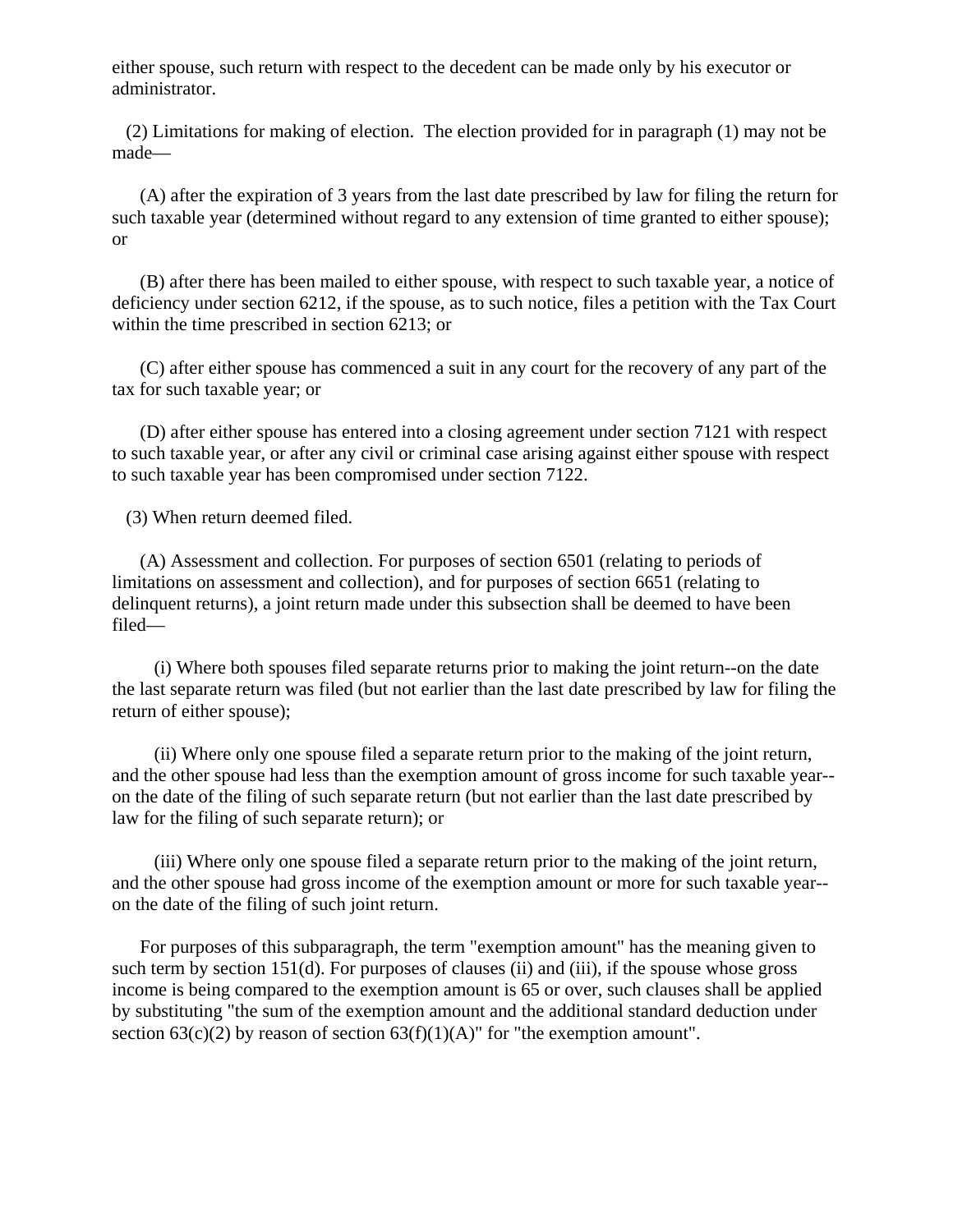(B) Credit or refund. For purposes of section 6511, a joint return made under this subsection shall be deemed to have been filed on the last date prescribed by law for filing the return for such taxable year (determined without regard to any extension of time granted to either spouse).

 (4) Additional time for assessment. If a joint return is made under this subsection, the periods of limitations provided in sections 6501 and 6502 on the making of assessments and the beginning of levy or a proceeding in court for collection shall with respect to such return include one year immediately after the date of the filing of such joint return (computed without regard to the provisions of paragraph (3)).

(5) Additions to the tax and penalties.

 (A) Coordination with part II of subchapter A of chapter 68. For purposes of part II of subchapter A of chapter 68, where the sum of the amounts shown as tax on the separate returns of each spouse is less than the amount shown as tax on the joint return made under this subsection—

(i) such sum shall be treated as the amount shown on the joint return,

 (ii) any negligence (or disregard of rules or regulations) on either separate return shall be treated as negligence (or such disregard) on the joint return, and

(iii) any fraud on either separate return shall be treated as fraud on the joint return.

 (B) Criminal penalty. For purposes of section 7206(1) and (2) and section 7207 (relating to criminal penalties in the case of fraudulent returns) the term "return" includes a separate return filed by a spouse with respect to a taxable year for which a joint return is made under this subsection after the filing of such separate return.

(c) Treatment of joint return after death of either spouse. For purposes of sections 15, 443, and  $7851(a)(1)(A)$ , where the husband and wife have different taxable years because of the death of either spouse, the joint return shall be treated as if the taxable years of both spouses ended on the date of the closing of the surviving spouse's taxable year.

(d) Special rules. For purposes of this section—

 (1) the status as husband and wife of two individuals having taxable years beginning on the same day shall be determined—

(A) if both have the same taxable year--as of the close of such year; or

(B) if one dies before the close of the taxable year of the other--as of the time of such death;

 (2) an individual who is legally separated from his spouse under a decree of divorce or of separate maintenance shall not be considered as married; and

 (3) if a joint return is made, the tax shall be computed on the aggregate income and the liability with respect to the tax shall be joint and several.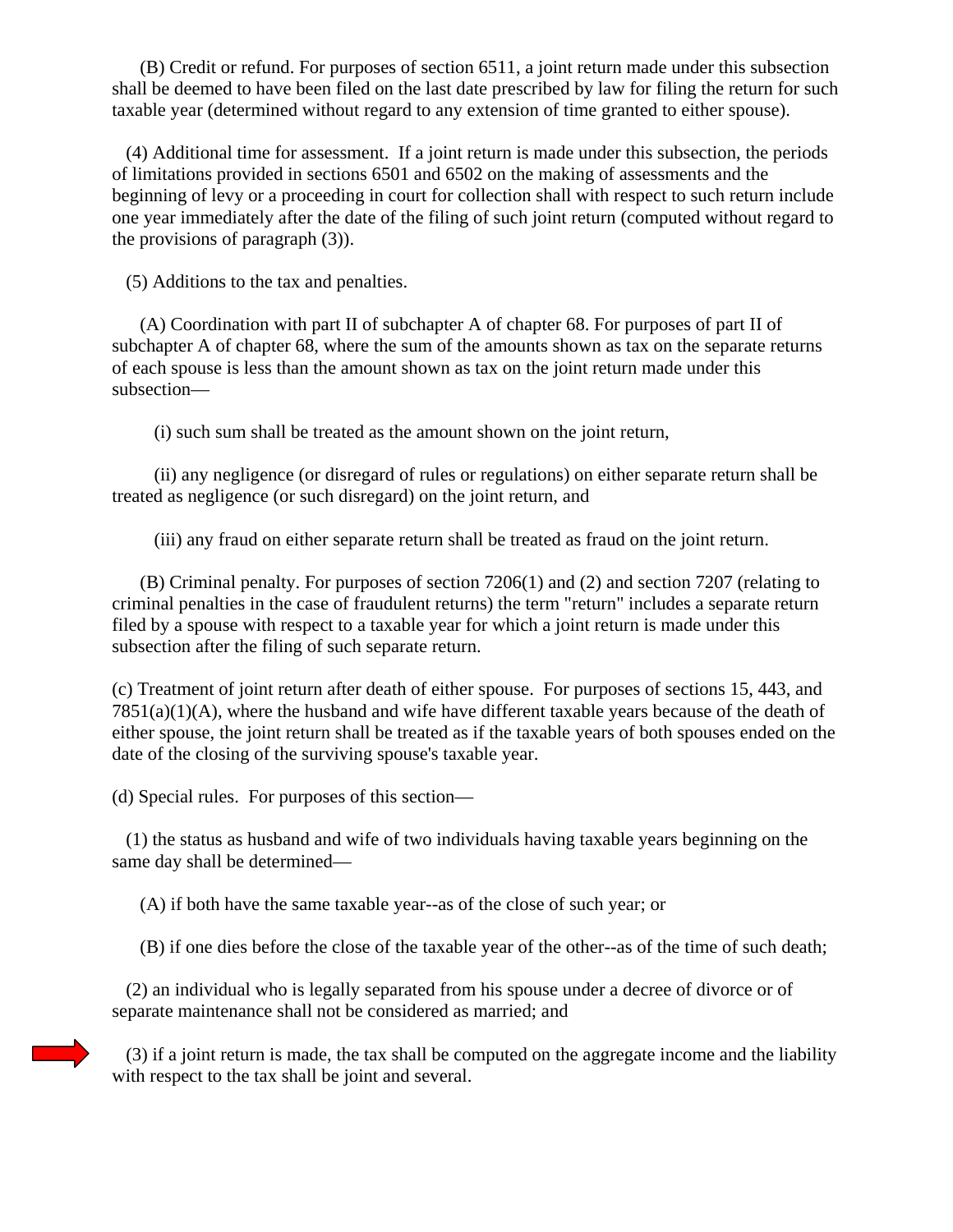(e) [Deleted]

(f) Joint return where individual is in missing status. For purposes of this section and subtitle A –

(1) Election by spouse. If—

 (A) an individual is in a missing status (within the meaning of paragraph (3)) as a result of service in a combat zone (as determined for purposes of section 112), and

 (B) the spouse of such individual is otherwise entitled to file a joint return for any taxable year which begins on or before the day which is 2 years after the date designated under section 112 as the date of termination of combatant activities in such zone, then such spouse may elect under subsection (a) to file a joint return for such taxable year. With respect to service in the combat zone designated for purposes of the Vietnam conflict, such election may be made for any taxable year while an individual is in missing status.

(2) Effect of election. If the spouse of an individual described in paragraph  $(1)(A)$  elects to file a joint return under subsection (a) for a taxable year, then, until such election is revoked—

 (A) such election shall be valid even if such individual died before the beginning of such year, and

 (B) except for purposes of section 692 (relating to income taxes of members of the Armed Forces, astronauts, and victims of certain terrorist attacks on death), the income tax liability of such individual, his spouse, and his estate shall be determined as if he were alive throughout the taxable year.

(3) Missing status. For purposes of this subsection—

 (A) Uniformed services. A member of a uniformed service (within the meaning of *section 101(3) of title 37 of the United States Code*) is in a missing status for any period for which he is entitled to pay and allowances under section 552 of such title 37.

 (B) Civilian employees. An employee (within the meaning of *section 5561(2) of title 5 of the United States Code*) is in a missing status for any period for which he is entitled to pay and allowances under section 5562 of such title 5.

 (4) Making of election; revocation. An election described in this subsection with respect to any taxable year may be made by filing a joint return in accordance with subsection (a) and under such regulations as may be prescribed by the Secretary. Such an election may be revoked by either spouse on or before the due date (including extensions) for such taxable year, and, in the case of an executor or administrator, may be revoked by disaffirming as provided in the last sentence of subsection (a)(3).

(g) Election to treat nonresident alien individual as resident of the United States.

 (1) In general. A nonresident alien individual with respect to whom this subsection is in effect for the taxable year shall be treated as a resident of the United States--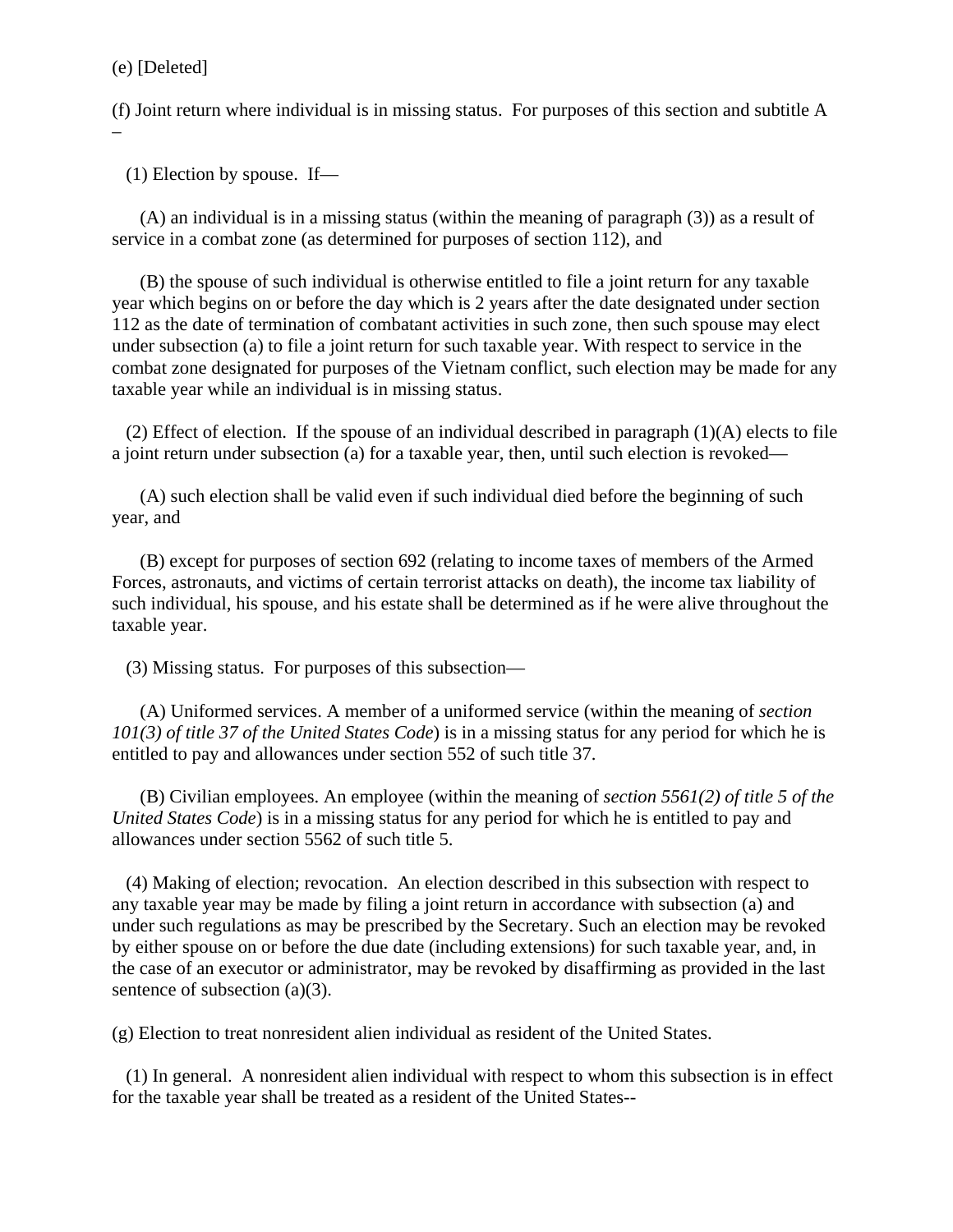(A) for purposes of chapter 1 for all of such taxable year, and

 (B) for purposes of chapter 24 (relating to wage withholding) for payments of wages made during such taxable year.

 (2) Individuals with respect to whom this subsection is in effect. This subsection shall be in effect with respect to any individual who, at the close of the taxable year for which an election under this subsection was made, was a nonresident alien individual married to a citizen or resident of the United States, if both of them made such election to have the benefits of this subsection apply to them.

 (3) Duration of election. An election under this subsection shall apply to the taxable year for which made and to all subsequent taxable years until terminated under paragraph (4) or (5); except that any such election shall not apply for any taxable year if neither spouse is a citizen or resident of the United States at any time during such year.

 (4) Termination of election. An election under this subsection shall terminate at the earliest of the following times:

 (A) Revocation by taxpayers. If either taxpayer revokes the election, as of the first taxable year for which the last day prescribed by law for filing the return of tax under chapter 1 has not yet occurred.

 (B) Death. In the case of the death of either spouse, as of the beginning of the first taxable year of the spouse who survives following the taxable year in which such death occurred; except that if the spouse who survives is a citizen or resident of the United States who is a surviving spouse entitled to the benefits of section 2, the time provided by this subparagraph shall be as of the close of the last taxable year for which such individual is entitled to the benefits of section 2.

 (C) Legal separation. In the case of the legal separation of the couple under a decree of divorce or of separate maintenance, as of the beginning of the taxable year in which such legal separation occurs.

(D) Termination by Secretary. At the time provided in paragraph (5).

 (5) Termination by Secretary. The Secretary may terminate any election under this subsection for any taxable year if he determines that either spouse has failed—

(A) to keep such books and records,

(B) to grant such access to such books and records, or

(C) to supply such other information,

 as may be reasonably necessary to ascertain the amount of liability for taxes under chapter 1 of either spouse for such taxable year.

 (6) Only one election. If any election under this subsection for any two individuals is terminated under paragraph (4) or (5) for any taxable year, such two individuals shall be ineligible to make an election under this subsection for any subsequent taxable year.